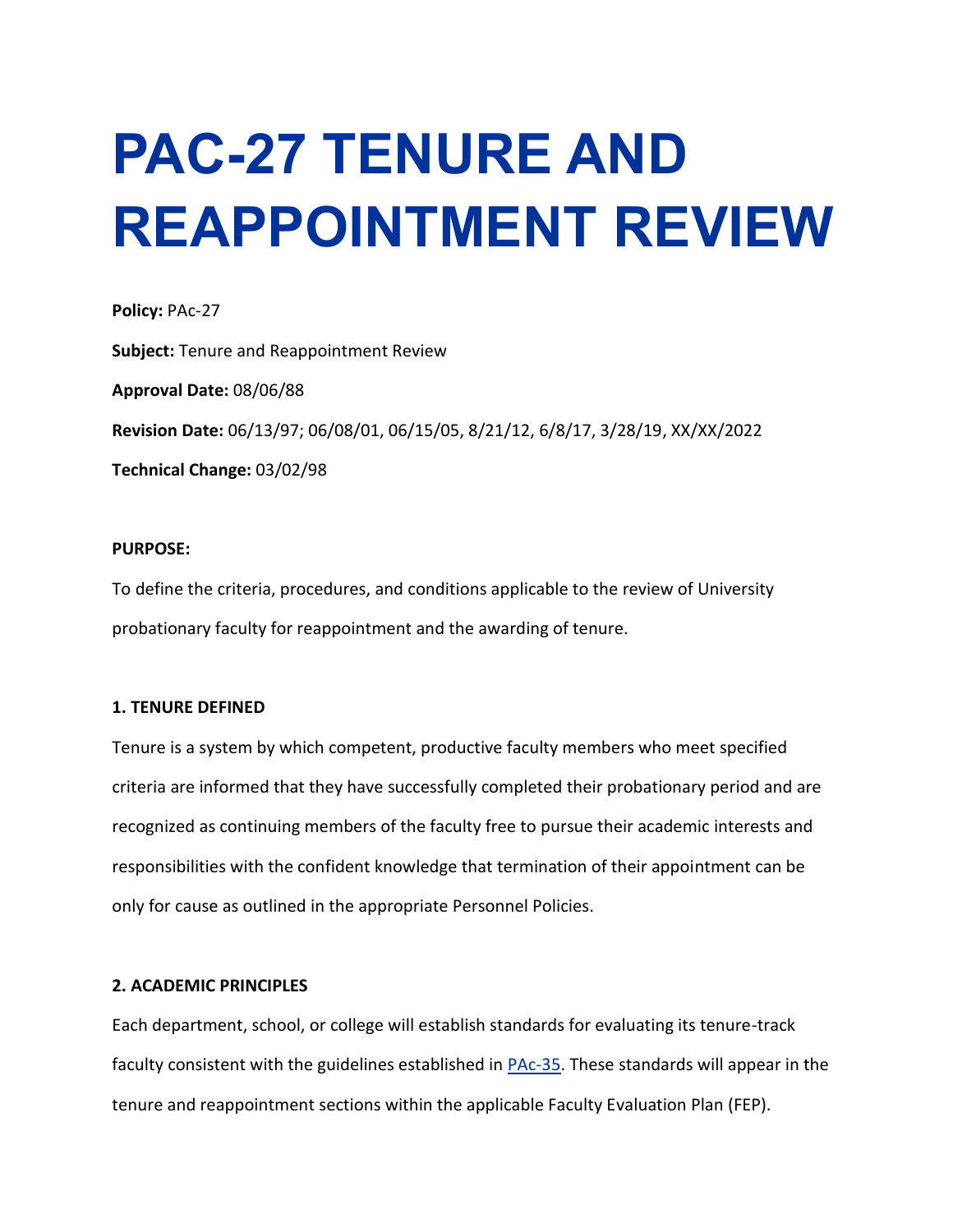The tenure process will consist of review and judgment at each of the following levels: the Department Tenure Committee, the Department Chair/Associate Dean, the College Tenure Committee, the College Dean, the University Tenure Committee, and the Provost. At each level, the review process will be guided by the standards outlined in the candidate's FEP.

The assistant professor who obtains tenure will be automatically promoted to the rank of Associate Professor without further review. Therefore, tenure decisions must reflect satisfactory performance for promotion to Associate Professor. Associate professors who obtain tenure and desire promotion to Professor have to petition separately for promotion to Professor.

Only full-time standing faculty members of Morehead State University holding the rank of Professor, Associate Professor, or Assistant Professor in an academic program area can be granted tenure.

#### **3. PROBATIONARY PERIOD FOR TENURE-TRACK FACULTY**

The probationary period for tenure-track faculty is six years. However, equivalent service may be applied toward the six-year probationary period. A faculty member must apply for equivalent service no later than the end of the first semester following appointment to Morehead State University. The number of years of equivalent service will be recommended to the Provost by the Department Tenure Committee, the Department Chair/Associate Dean, and the College Dean.

A faculty member granted a reduced probationary period upon appointment may request that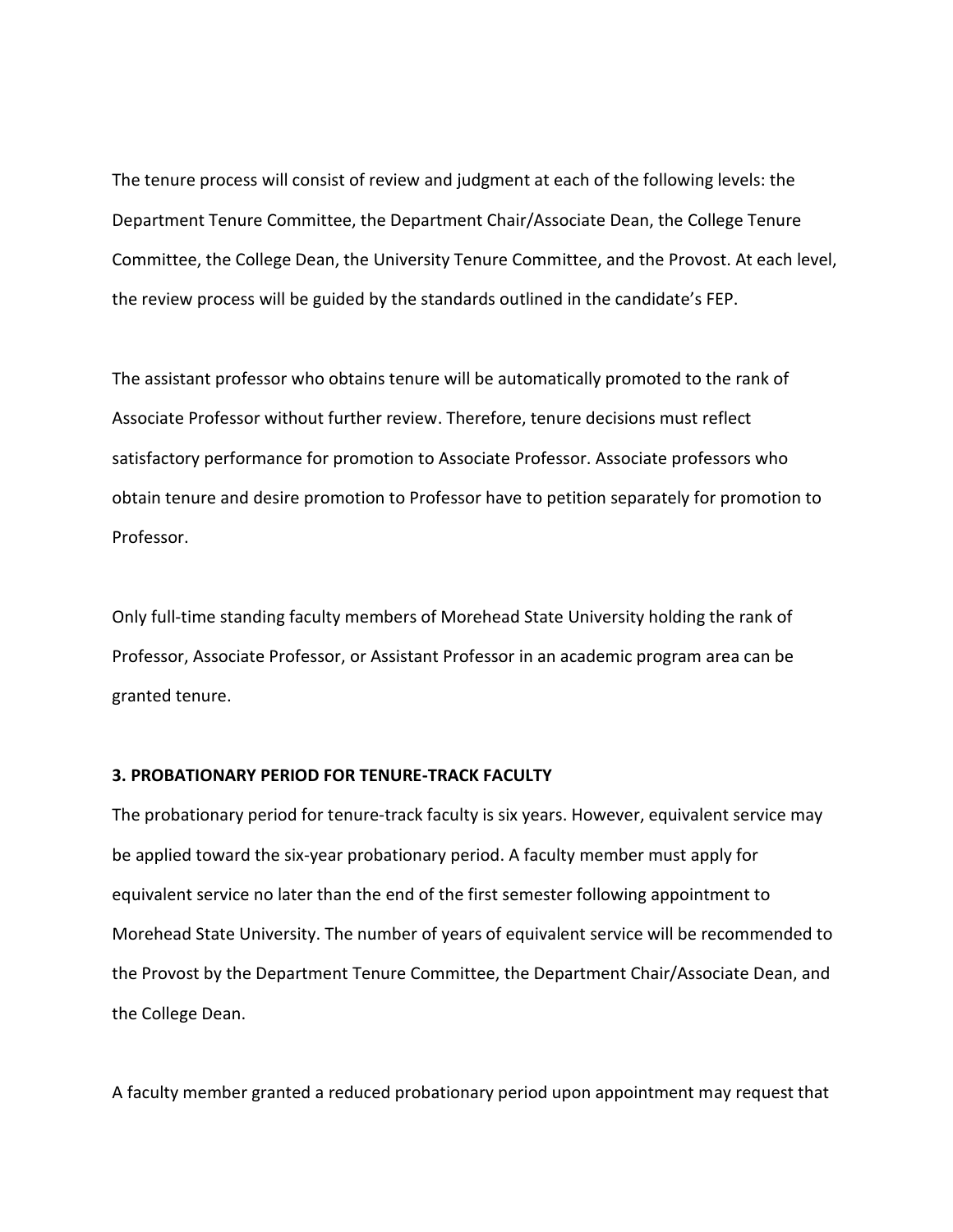part or all of the years of equivalent service be rescinded if he/she needs more time to develop credentials for tenure. However, such a request must be communicated to the appropriate Department Chair/Associate Dean by August 1 of the academic year in which the tenure portfolio is due.

A tenure-track faculty member must be reviewed for the awarding of tenure no later than the sixth year of the probationary period. A candidate who is denied tenure will receive a fixedterm terminal contract for the year following tenure review.

## **4. Tenure Review Prior to the Sixth Year**

Tenure-track faculty may initiate a tenure review prior to the sixth year of probationary service if, in the opinion of the Department Tenure Committee and Department Chair/Associate Dean, the individual's record of accomplishment across all areas of assignment is commensurate with the award of tenure.

The review shall follow the policies and procedures that govern the conduct of the sixth-year tenure review, as delineated below. However, unlike a tenure review conducted in the sixth year of the probationary period, a tenure review initiated prior to the sixth year can be suspended by the Dean. The Dean shall notify in writing the Department Chair/Associate Dean of their decision to suspend the tenure review and indicate that the individual under review shall be entitled to an ordinary reappointment review at the appropriate time.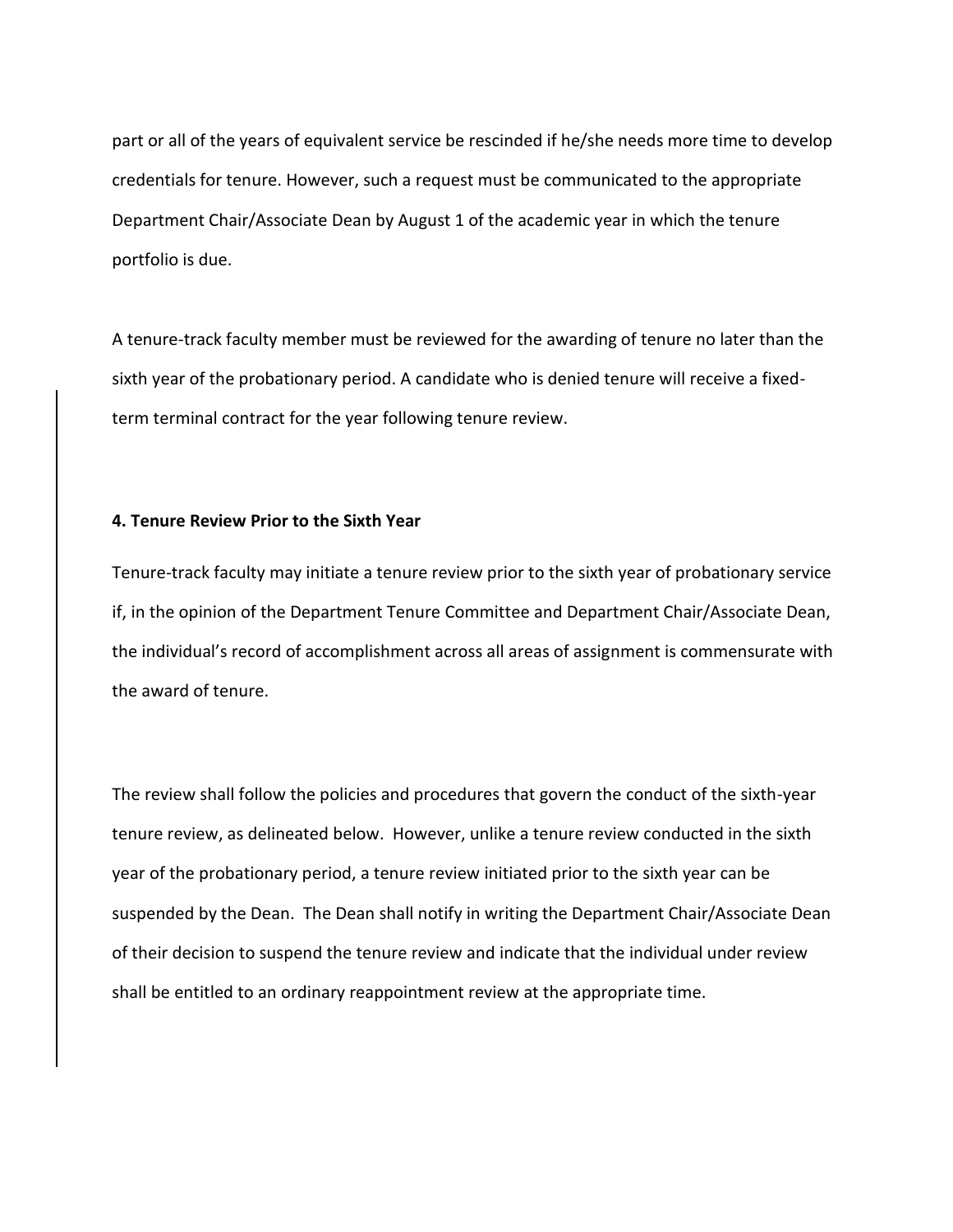A faculty employee whose tenure review has been suspended by the dean shall not be eligible for a subsequent tenure review until the sixth year of their probationary period. A sixth-year comprehensive tenure review of an individual whose previous tenure review was suspended by the Dean shall be conducted according to the policies and procedures delineated below.

### **5. COMPUTING YEARS OF CREDIT TOWARD TENURE**

The University recognizes July 1 as the common tenure anniversary date. This tenure anniversary date does not necessarily coincide with the faculty member's date of initial appointment. A year of credit toward tenure is earned in any academic year in which the tenure-eligible faculty member has full-time active employment status of no less than half of the July 1 through June 30 academic year.

Since the purpose of the probationary period is to provide opportunity for observing the faculty member, time spent on a leave of absence will not be counted as active service, except as specified in [PG-9](https://www.moreheadstate.edu/Administration/Human-Resources/Personnel-Policies/MSU-Personnel-Policies/PG-9-Personal-Leave-of-Absence-Without-Pay-(Other) or [PAc-28.](https://www.moreheadstate.edu/Administration/Human-Resources/Personnel-Policies/MSU-Personnel-Policies/PAc-28-Educational-Leave-of-Absence)

#### **6. NOTICE OF REAPPOINTMENT OR NON-REAPPOINTMENT**

The President will notify, in writing, each faculty member who will not be reappointed after consultation with the faculty member's Department Chair or Associate Dean, Dean, and Provost. All faculty members have the right to appeal the non-reappointment notice within 30 calendar days to the Faculty Rights and Responsibilities Committee as provided by [PAc-18.](https://www.moreheadstate.edu/Administration/Human-Resources/Personnel-Policies/MSU-Personnel-Policies/PAc-18-Faculty-Rights-Responsibilities)

Notification of reappointment or non-reappointment for tenure-eligible faculty shall be:

• a. Not later than March 1 for faculty in their first academic year of service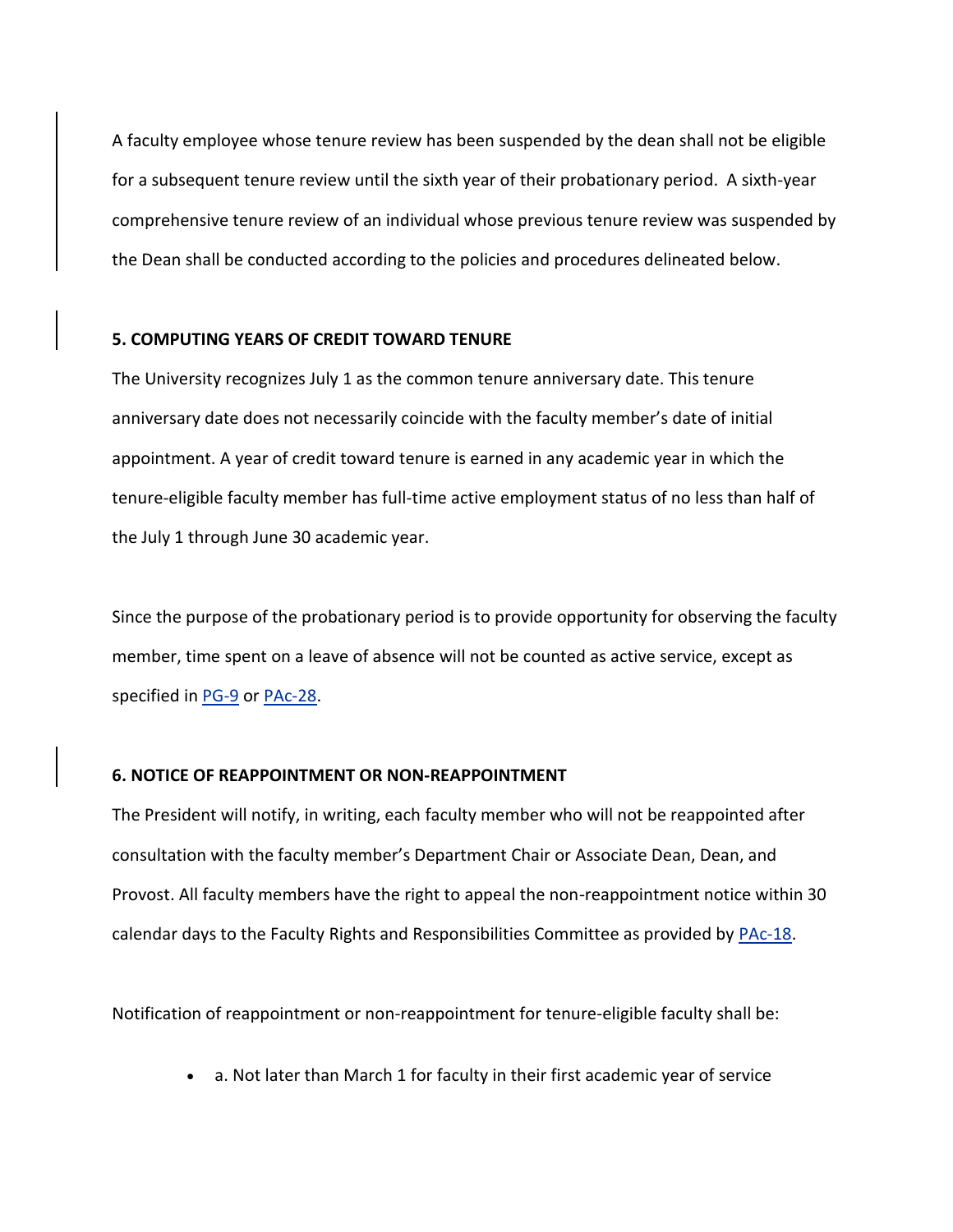- b. Not later than December 15 for faculty in their second academic year of service
- c. Not later than March 1 for faculty with two or more academic years of service.

Faculty with two or more academic years of service who are not reappointed will receive a

fixed-term terminal contract for the following academic year.

# **7. THE REAPPOINTMENT/TENURE PORTFOLIO**

The reappointment/tenure portfolio will begin with the following items in order:

- 1. a letter of intent, addressed to the Department Chair or Associate Dean, stating the desire to be considered for reappointment/tenure and containing a summary of activities during the probationary period that justifies the case for reappointment or tenure,
- 2. the applicable department FEP(s) and any Flexible Workload Agreements (see PAc-29) that apply to the candidate,
- 3. the annual evaluations by the Department Tenure Committee and the Department Chair/Associate Dean, and evaluations or recommendations by the College Dean (as outlined in section 8.4), as well as any responses by the candidate to those evaluations,
- 4. if applicable, a statement documenting the number of years of equivalent service granted, and
- 5. a curriculum vitae of activities in the format of or from the university-approved faculty activity reporting system.

Materials that support the request for reappointment/tenure should follow the initial contents of the portfolio. They may include but are not limited to the following:

• (a) items indicating the extent and quality of teaching, such as teaching

evaluations, innovative teaching techniques, new courses or programs developed, and teaching awards or honors,

• (b) items indicating the extent and quality of scholarship, such as publications,

artistic/creative works, and grant activities, and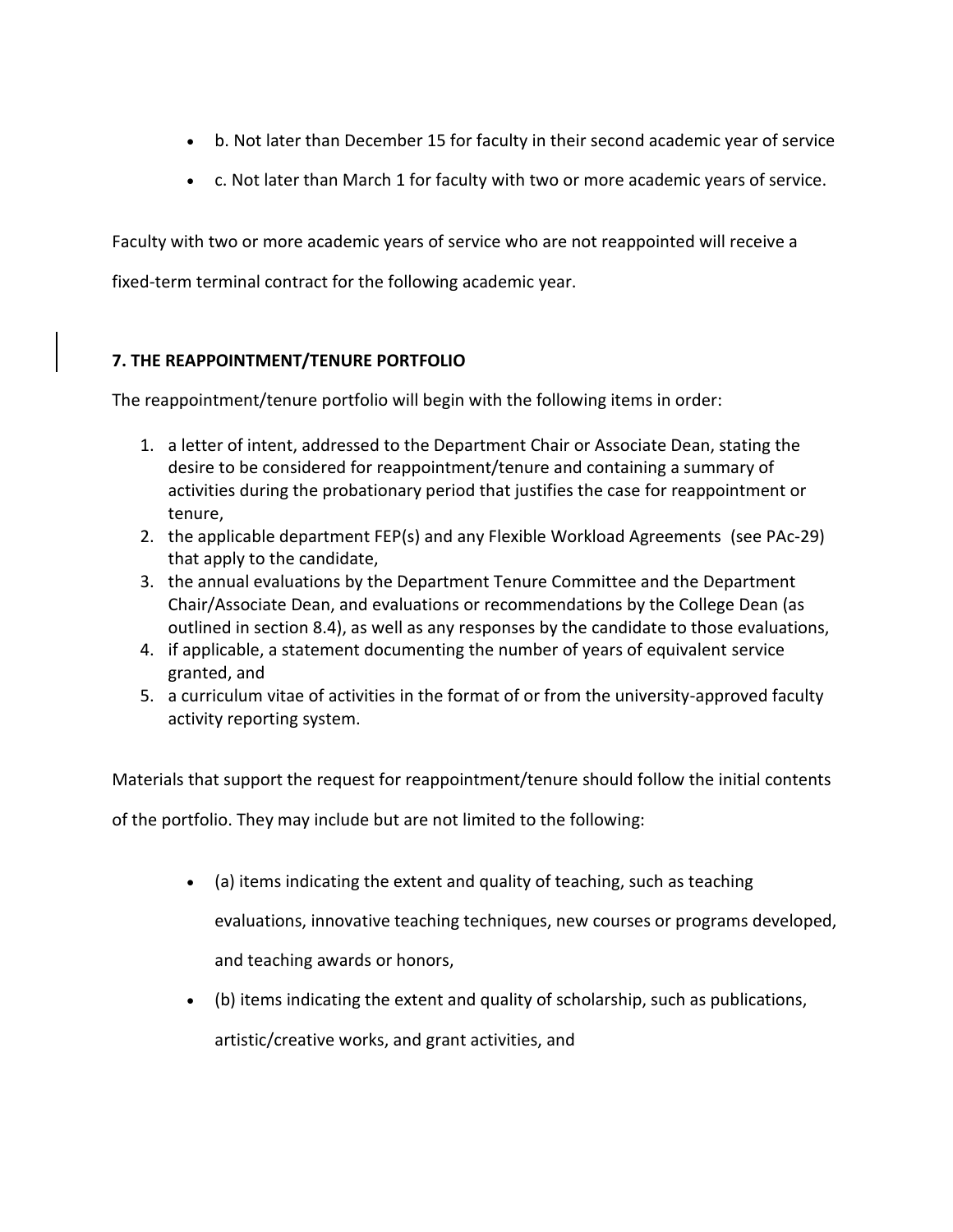• (c) items indicating the extent and quality of service to the institution, the profession, or the broader community, such as proposals to improve the university, service on institutional committees, editorships or reviews for professional journals, development of relations with outside professional or public groups, consulting, and awards or honors for service.

Faculty hired with years of service must provide documentation showing that they fulfill all requirements for tenure as detailed in their applicable FEP.

Candidates are strongly encouraged to maintain in their possession copies of the portfolio contents (as described above) in an electronic or paper format plus any supporting materials until the tenure process has been completed and a decision for tenure or non-tenure has been made by the Board of Regents, as portfolios will not be returned by the university in the event of non-reappointment.

# **8. THE DEPARTMENT, COLLEGE, AND UNIVERSITY TENURE COMMITTEES**

- 1. The Department Tenure Committee will consist of all tenured full-time standing faculty members in the department. If a faculty member is also on the College or University Tenure Committee, he or she must recuse him or herself from the Department Tenure Committee when a candidate is being considered for tenure. In the event that there are fewer than five eligible members in the department, the department will invite enough tenured full-time standing faculty members from the same college to form a fivemember committee.
- 2. The College Tenure Committee will consist of at least five tenured full-time standing faculty members from the college elected by each department. If there are not at least five departments, then the College Dean will select sufficient at-large committee members to make a committee of five, from a pool of one or more candidates elected by the tenured faculty in each department. The committee should, if possible, include both males and females as well as members of diverse racial and ethnic groups. The term of service will be three years with one-third of the committee members replaced each year. A member may not hold successive terms.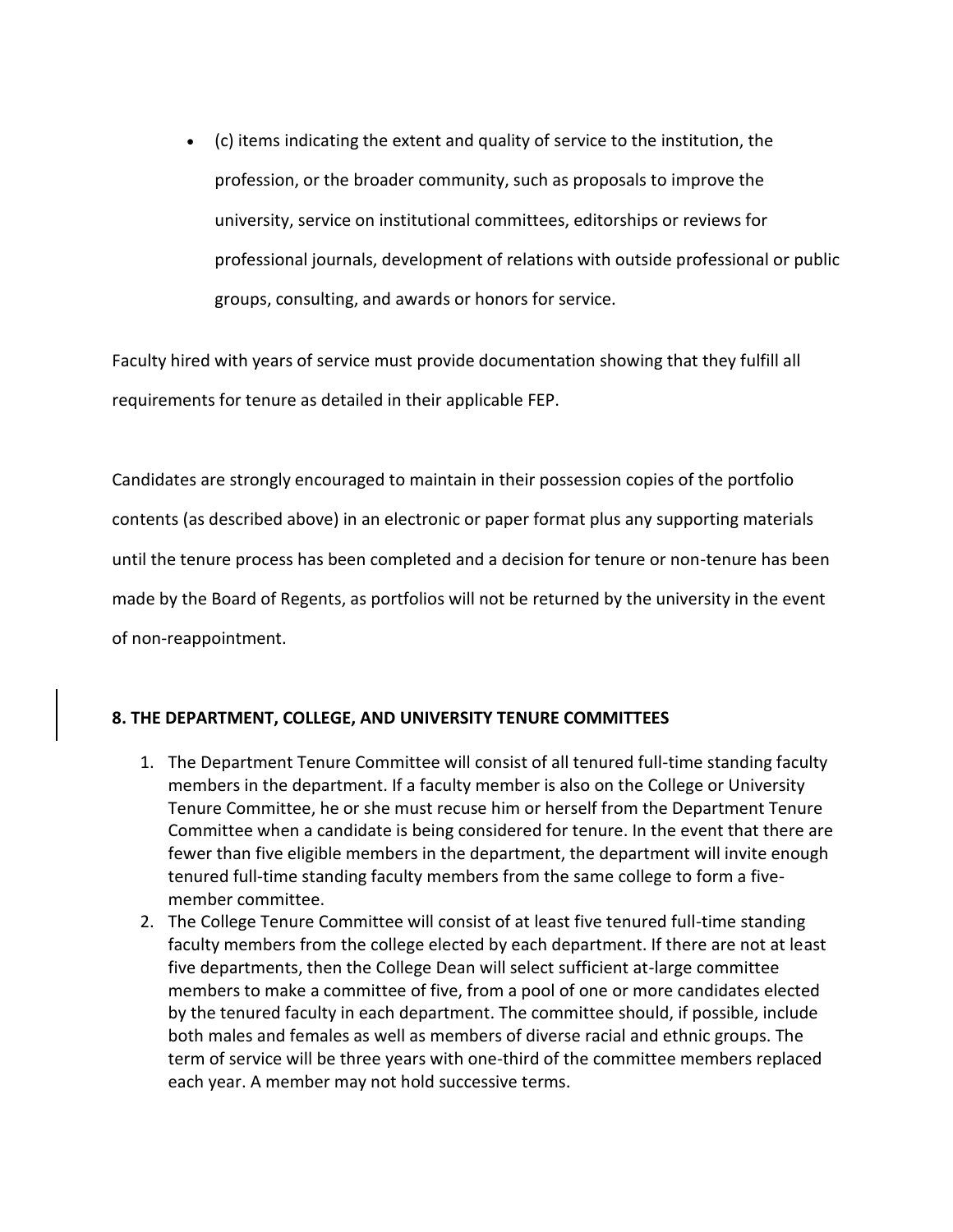- 3. The University Tenure Committee will consist of two tenured full-time standing faculty members from each college and one at large tenured full-time standing faculty member selected by the Faculty Senate. Committee membership will include both males and females and should, if possible, include members of diverse racial and ethnic groups. Two representatives from the same academic department will not serve on the University Tenure Committee at the same time. The term of service will be three years with one-third of the committee members replaced each year. A member may not hold successive terms.
- 4. Department Chairs, Associate Deans, and College Deans cannot serve on tenure committees.
- 5. A faculty member on a leave of absence or sabbatical cannot serve on a tenure committee while on leave or sabbatical.
- 6. A candidate's relative (as defined in [PG-22\)](https://www.moreheadstate.edu/Administration/Human-Resources/Personnel-Policies/MSU-Personnel-Policies/PG-22-Employment-of-Relatives) or domestic partner who is serving on a tenure committee shall neither engage in discussions about the candidate nor vote on the candidate. The relative or domestic partner will be replaced by an alternate only when the committee evaluates the candidate and only if the number of eligible voting members on the committee is less than five.
- 7. A faculty member may serve on the Department Tenure Committee and either the College or University Tenure Committee during an academic year. They may not serve on both the College and the University Tenure Committees in the same year. A faculty member serving on the College or University Tenure Committee shall neither engage in discussions about a candidate nor vote on the candidate at the department level if the candidate is being reviewed for the awarding of tenure.
- 8. A faculty member cannot serve on more than one of the following committees during an academic year—University Tenure Committee, University Promotion Committee, and Faculty Rights and Responsibilities Committee.
- 9. The chairperson of each tenure committee will be elected annually by the committee membership.
- 10. All voting on candidates will be by secret ballot. Abstentions are not allowed. Any sealed ballots submitted by absent faculty members shall be included in the tally with all ballots opened and counted at the same time during the tenure committee meeting. Recommendation for tenure, or for reappointment in the case of annual review, consists of an affirmative vote by 50% or more of the committee membership. If the vote not unanimous, the letter must reflect the balance and substance of the entirety of the vote. No separate minority report may be submitted. The letter must also address how the candidate's performance does or does not meet the requirements of the department FEP.
- 11. Tenure committees' deliberations are confidential and will not be discussed outside of tenure committees' meetings.

# **9. ANNUAL REVIEW OF TENURE-TRACK FACULTY (PRIOR TO TENURE REVIEW)**

(1) The Department Tenure Committee will meet annually to evaluate the tenure-track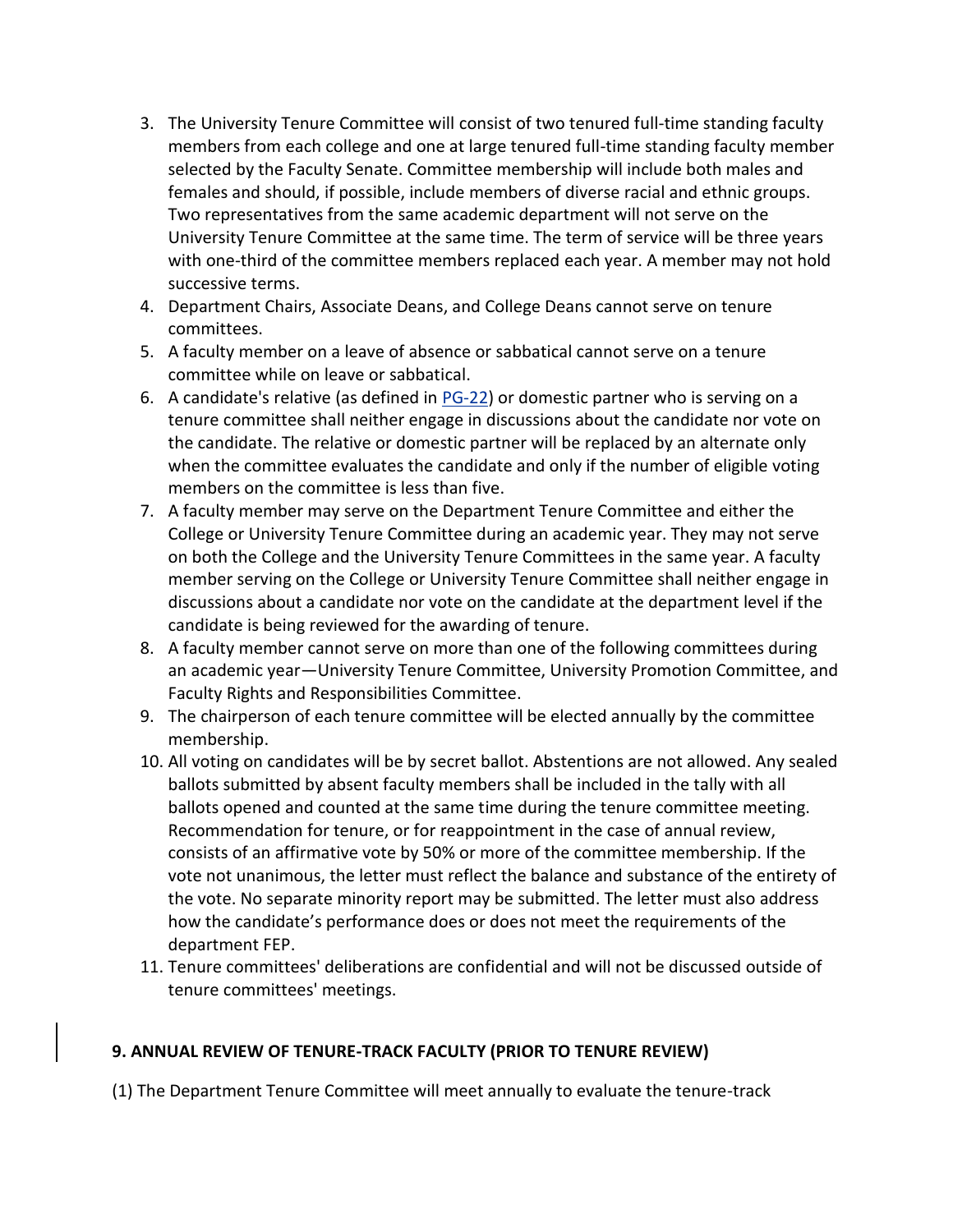candidate's reappointment portfolio and supporting materials.

(2) The Department Tenure Committee will produce a written evaluation of the portfolio using the department FEP as the basis for evaluation. As part of the evaluation, the Department Tenure Committee will vote by secret ballot on the reappointment or non-reappointment of the candidate. The committee's report will show the vote tally, will explicitly recommend reappointment or non-reappointment of the candidate, and will be signed by all committee members. The report will also document the validity of the information contained in the portfolio. A copy of the report will be placed in the portfolio and also delivered to the candidate.

The primary purpose of the evaluation is to verify the information contained in the portfolio, and to determine whether the performance level of the candidate is below, at, or above the performance level commensurate with that of a tenurable faculty member in the department, as based on the criteria in the department FEP.

The Department Tenure Committee may request from the candidate revisions, additional information, and documentation not provided in the portfolio. If so directed, the candidate will have the opportunity to reorganize the portfolio.

(3) The Department Tenure Committee will forward the portfolio and supporting materials to the Department Chair/Associate Dean, who will add to the portfolio his/her written evaluation of the portfolio, with a copy of the evaluation delivered to the candidate. The written evaluation will recommend reappointment or non-reappointment of the candidate.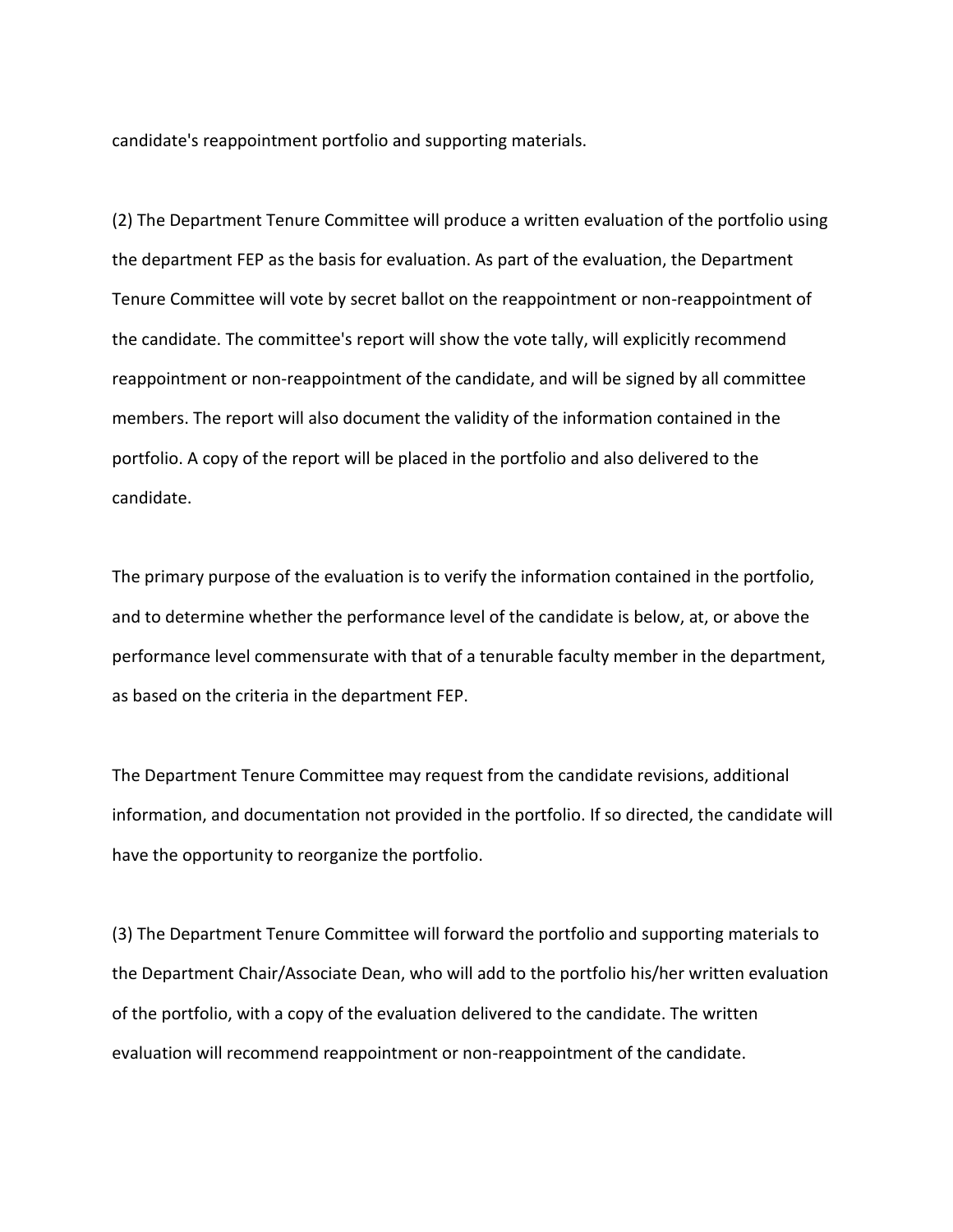It is also the responsibility of the Department Chair/Associate Dean to verify the information contained in the portfolio, and to determine whether the performance level of the candidate is below, at, or above the performance level commensurate with that of a tenurable faculty member in the department, as based on the criteria in the department FEP.

The Department Chair/Associate Dean will forward the portfolio to the College Dean.

(4) The Department Tenure Committee and the Department Chair/Associate Dean will conduct an annual review of the tenure-track candidate during the candidate's first five years of probationary service. If both department-level reappointment recommendations are positive for the 1st, 2nd, and 4th annual reviews, the College Dean will return the portfolio (without review) to the candidate and forward his/her approval and recommendation for reappointment to the Provost.

In the event that clarification of the department recommendations is warranted prior to submitting his/her reappointment recommendation to the Provost, the Dean may review the portfolio. If at least one of the department-level reappointment recommendations is negative for the 1st, 2nd, and 4th annual reviews, the Dean will conduct a complete review of the portfolio. The Dean will also conduct a complete review of the portfolio for a candidate's 3rd and 5th annual reviews. When conducting a complete review, the Dean will review the portfolio, produce a written evaluation of the portfolio, and recommend reappointment or non-reappointment of the candidate. A copy of the evaluation will be placed in the portfolio and also delivered to the candidate. The portfolio will be returned to the candidate.

(5) The Provost will review all reappointment recommendations from the department and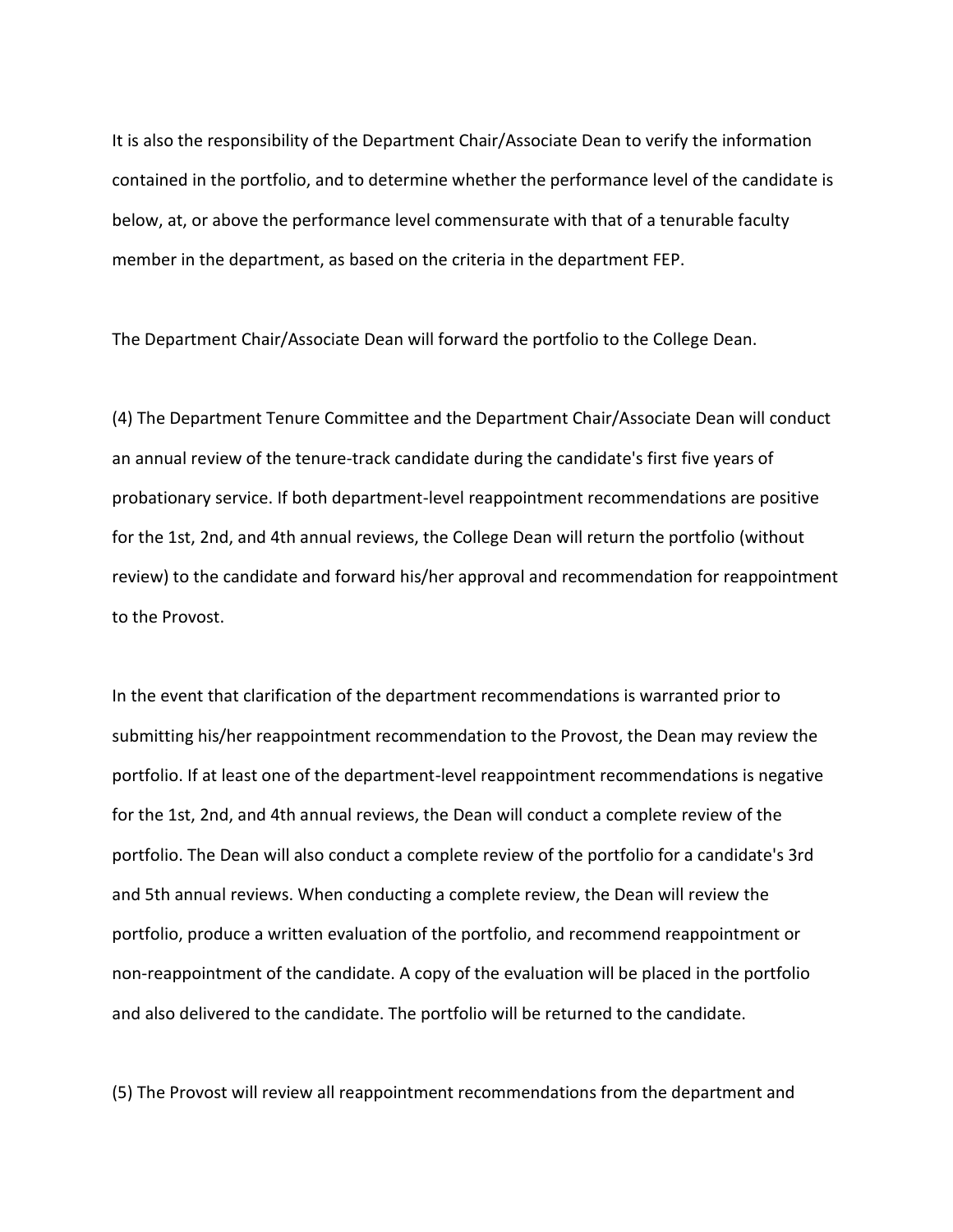college levels and any responses provided by the candidate in rebuttal, and make a recommendation to the President regarding reappointment of the candidate. The Provost's recommendation for reappointment or non-reappointment will be sent to the President with copies to the candidate, College Dean, and Department Chair/Associate Dean. If the Provost recommends non-reappointment, the Provost will provide written justification for the recommendation.

(6) At every level of review, the candidate will receive a copy of his/her evaluation and will have seven working days to respond, in writing, to the evaluation. The candidate's response, if any, will be placed in the portfolio and submitted to the next level of review.

## **10. TENURE REVIEW**

(1) The Department Tenure Committee will meet to evaluate the candidate's tenure portfolio and supporting documents. The committee will produce a written evaluation of the portfolio using the department Faculty Evaluation Plan as the criteria for evaluation. As part of the evaluation, the Department Tenure Committee will recommend, in the form of a vote by secret ballot, tenure or non-tenure of the candidate. Abstentions are not allowed. Any sealed ballots submitted by absent faculty members shall be included in the tally with all ballots opened and counted at the same time during the Department Tenure Committee meeting. A faculty member on a leave of absence or sabbatical is not an active member of the tenure committee and shall not vote. The committee's report will show the vote tally and will be signed by all committee members. The report will also document the validity of the information contained in the portfolio. A copy of the report will be placed in the portfolio and also delivered to the candidate.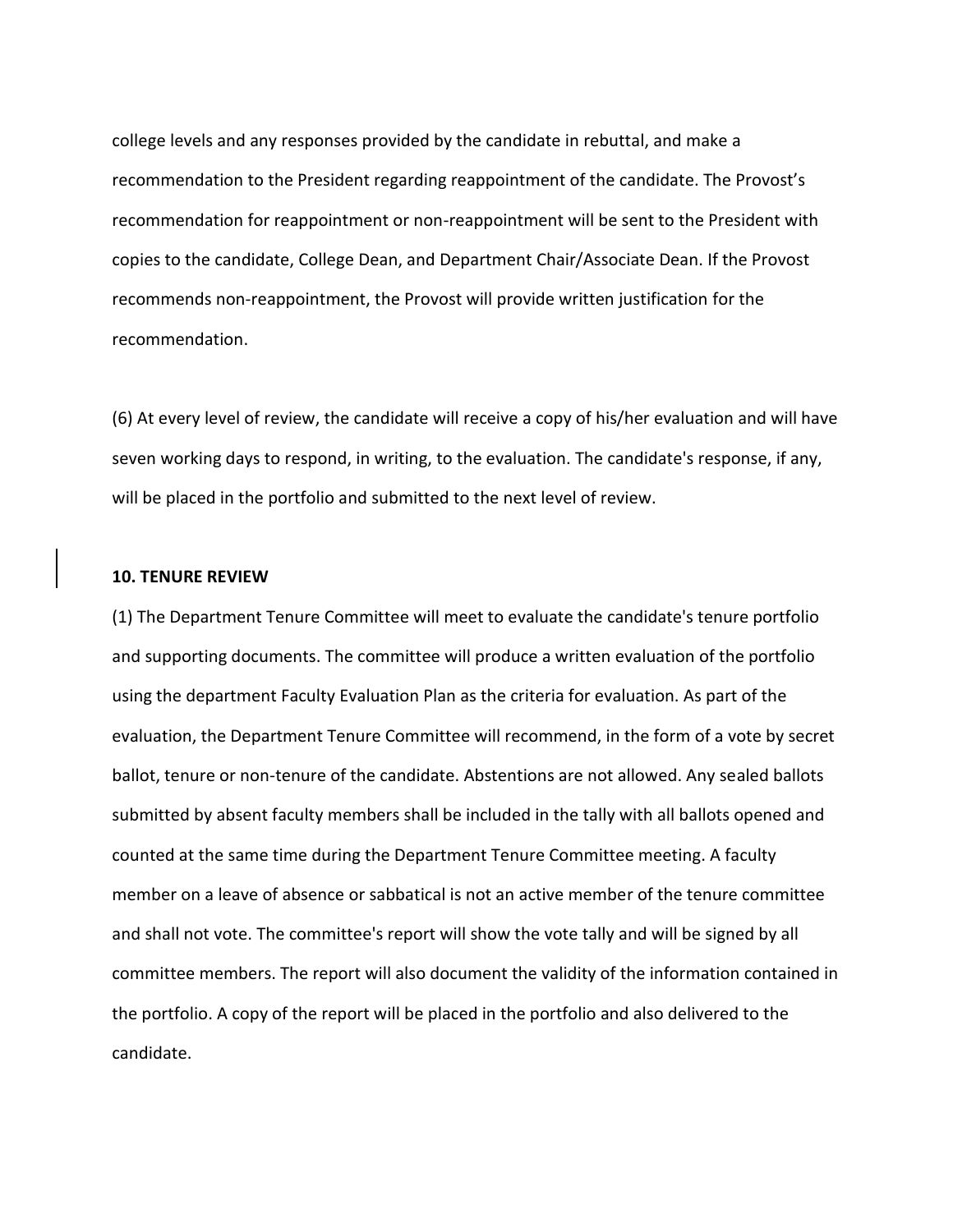The primary purpose of the evaluation is to certify the information contained in the portfolio, and to determine whether the performance level of the candidate is below, at, or above the performance level commensurate with that of a tenurable faculty member in the department, as based on the criteria in the department Faculty Evaluation Plan.

The Department Tenure Committee may request from the candidate, revisions, additional information, and documentation not provided in the portfolio. If so directed, the candidate will have the opportunity to realign the organization of contents of his/her portfolio.

(2) The Department Tenure Committee will forward the portfolio to the Department Chair/ Associate Dean, who will add to the portfolio his/her written evaluation of the portfolio, with a copy of the evaluation delivered to the candidate. The written evaluation will recommend tenure or non-tenure of the candidate.

It is also the responsibility of the Department Chair/Associate Dean to certify the information contained in the portfolio, and to determine whether the performance level of the candidate is below, at, or above the performance level commensurate with that of a tenurable faculty member in the department, as based on the criteria in the department Faculty Evaluation Plan.

(3) The Department Chair/Associate Dean will forward the portfolio to the College Tenure Committee. The College Tenure Committee will read the candidate's department Faculty Evaluation Plan and then produce a written evaluation of the portfolio using the department Faculty Evaluation Plan as the primary criteria for evaluation. As part of the evaluation, the College Tenure Committee will recommend, in the form of a vote by secret ballot, tenure or non- tenure of the candidate. Abstentions are not allowed. Any sealed ballots submitted by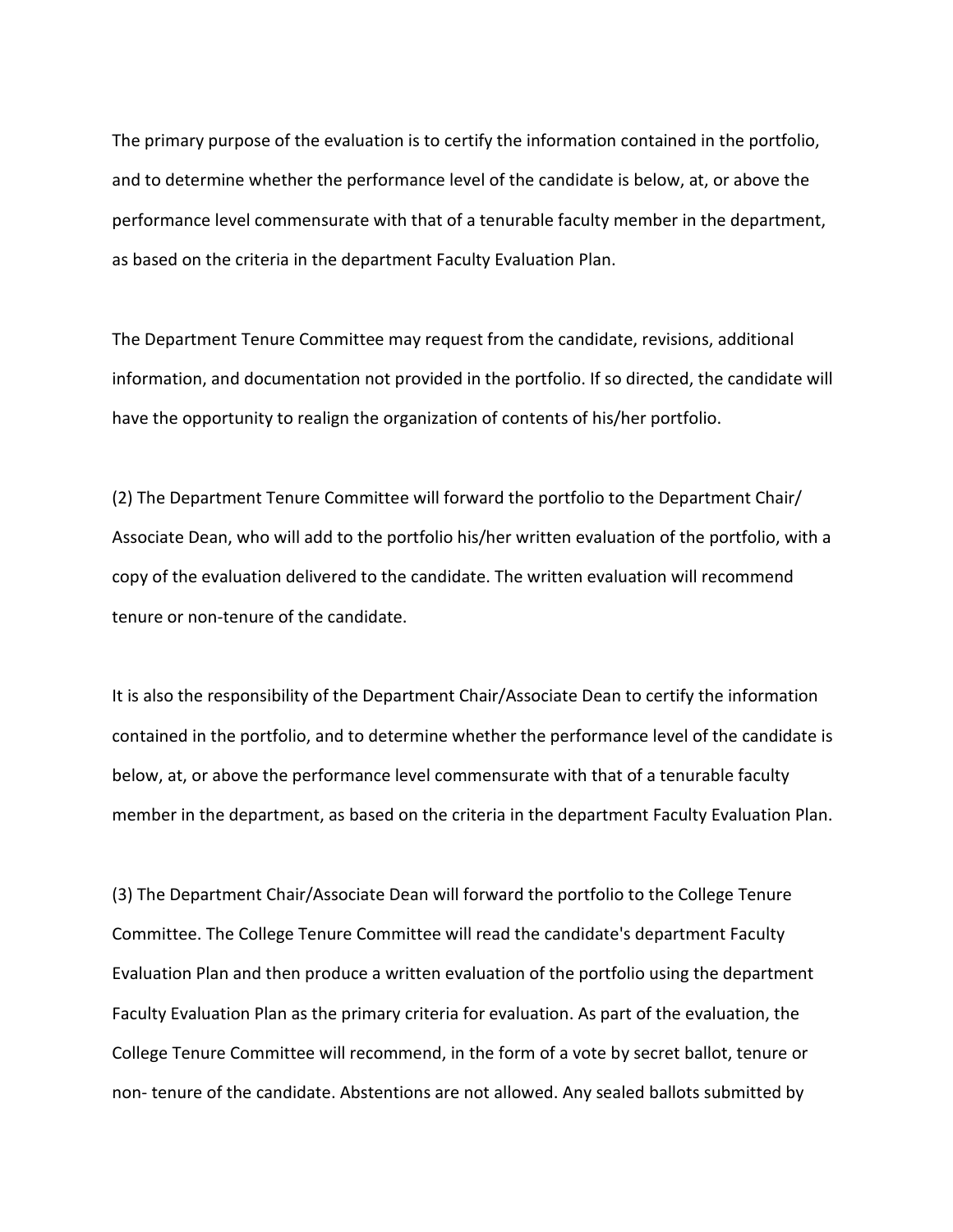absent faculty members shall be included in the tally with all ballots opened and counted at the same time during the College Tenure Committee meeting. The committee's report will show the vote tally and will be signed by all committee members. A copy of the report will be placed in the portfolio and also delivered to the candidate.

(4) The College Tenure Committee will forward the portfolio to the College Dean. The Dean will produce a written evaluation of the portfolio. The written evaluation will recommend tenure or non-tenure of the candidate. A copy of the evaluation will be placed in the portfolio and also delivered to the candidate.

(5) The College Dean will forward the portfolio to the University Tenure Committee. The University Tenure Committee will read the candidate's department FEP and then produce a written evaluation of the portfolio using the department FEP as the basis for evaluation. As part of the evaluation, the University Tenure Committee will recommend, in the form of a vote by secret ballot, tenure or non-tenure of the candidate. The committee's report will show the vote tally and will be signed by all committee members. A copy of the report will be placed in the portfolio and also delivered to the candidate.

(6) The University Tenure Committee will forward the portfolio to the Provost. The Provost will review all tenure recommendations from the department, college, and university levels, including any responses provided by the candidate in rebuttal and will produce a written evaluation of the portfolio. The written evaluation will recommend tenure or non-tenure of the candidate. A copy of the evaluation will be placed in the portfolio and also delivered to the candidate. The Provost will then forward the recommendation to the President.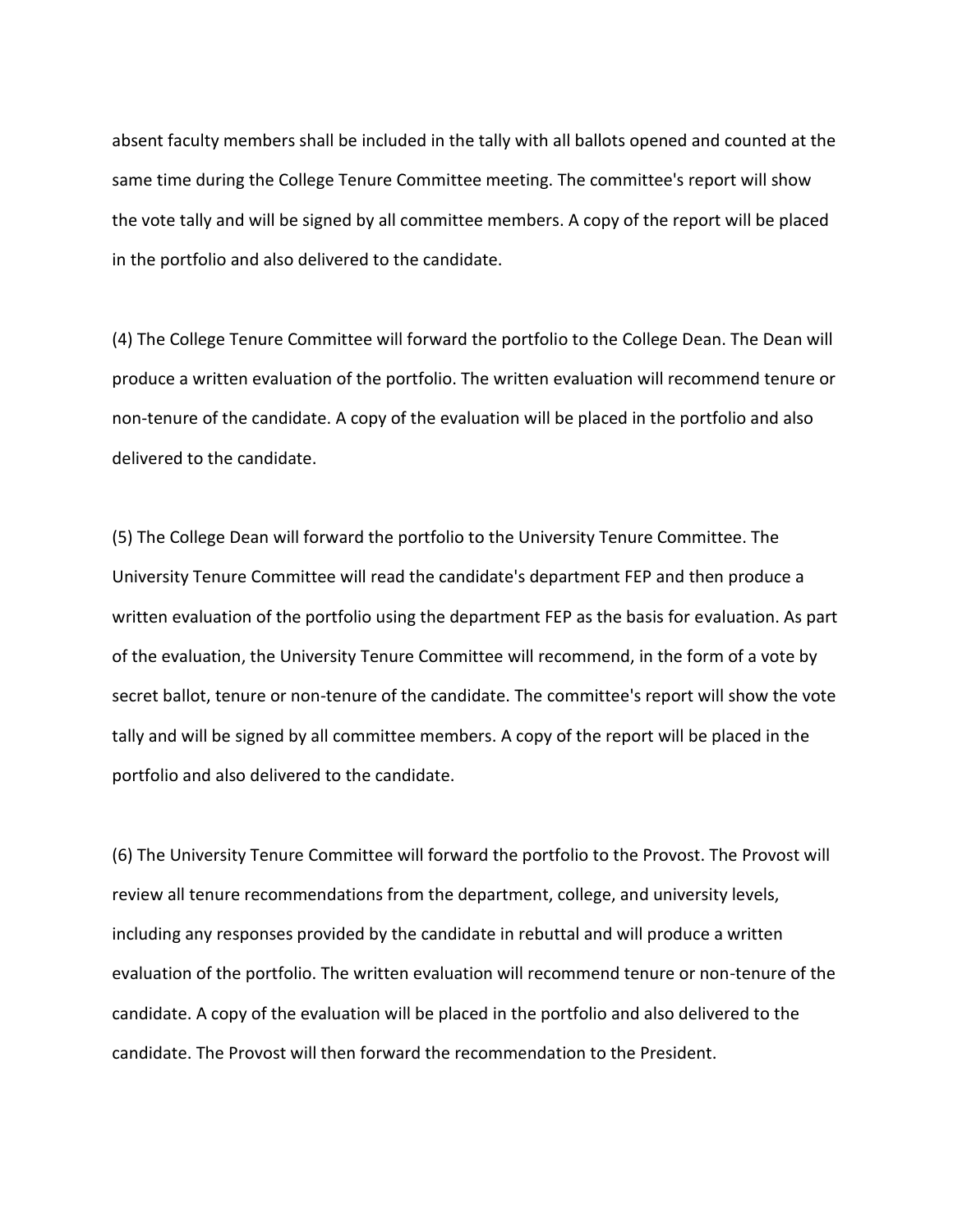(7) The President will make the final recommendation regarding tenure to the Board of Regents. The President will inform the candidate in writing of the recommendation at least two weeks prior to the Board of Regents meeting with copies to the Chair/Associate Dean, Dean, and Provost. A candidate not recommended for tenure may request a meeting with the President prior to the Board of Regents meeting.

(8) At every level of review, the candidate will receive a copy of his/her evaluation and will have seven calendar days to respond, in writing, to the evaluation. The candidate's response, if any, will be placed in the portfolio and submitted to the next level of review.

# **11. APPOINTMENT WITH TENURE FOR FACULTY**

It may be in the best interest of the university to award tenure to a candidate with exceptional credentials, experience, and previously acquired tenure as a condition of employment.

When a potential new faculty member who has never been employed as a faculty member of Morehead State University and meets these criteria requests the awarding of tenure as a condition of employment, the candidate will prepare documentation that clearly demonstrates professional activities and accomplishments, teaching, and service, for the previous six (or more) years. The materials will then be reviewed by the Department and College Tenure Committees in an expedited fashion.

# **12. APPOINTMENT WITH TENURE FOR ACADEMIC ADMINISTRATORS**

The appointment with tenure of academic administrators such as Provost, College Deans, Associate Deans, and Department Chairs may be made if the following procedure is followed: